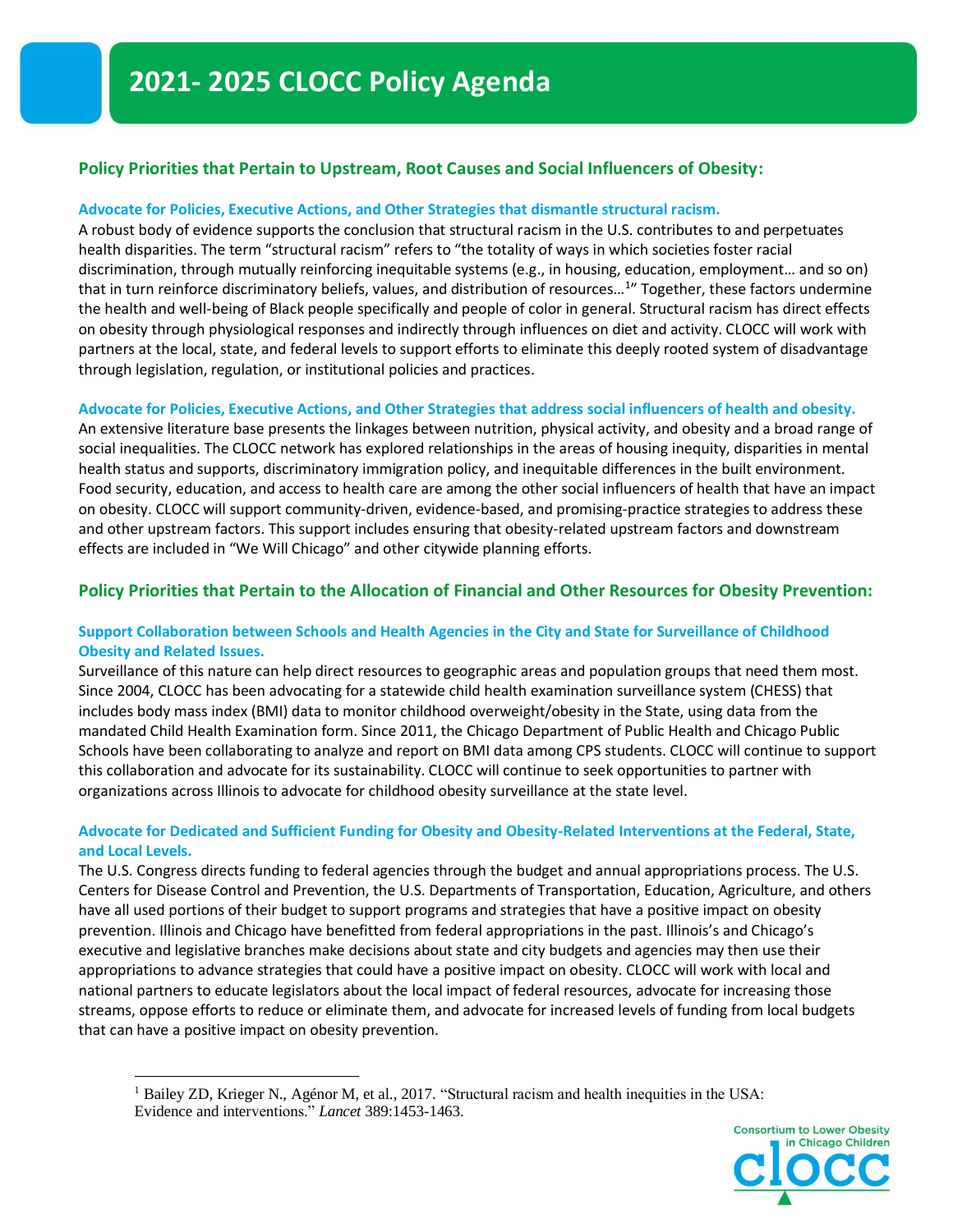ı

# **Policy Priorities that Pertain to Child-Serving Institutions:**

# **Support Implementation of Statewide Licensing Requirements for Child Care Centers and Extend Them to Daycare Homes and Group Daycare Homes.**

CLOCC helped lead the way for changes in requirements set forth in IL Administrative Code Title 89, Part 407. These changes aim to improve nutrition, physical activity, breastfeeding, and the use of screen-based technology for children in licensed childcare centers. Challenges persist in the implementation of these requirements. Similar changes have yet to be made to Parts 406 and 408, which govern licensed daycare and group daycare homes. CLOCC will continue to work with partners through the Illinois Alliance to Prevent Obesity and with experts in the childcare arena to ensure that these improved standards contribute to the health of all children in all licensed care in Illinois.

# **Higher Reimbursement for Child and Adult Care Food Program, Protection of and Improvement in Nutrition Standards in Federally-Funded Food Programs**

Higher federal reimbursement rates are necessary for the provision of foods that meet nutrition standards in federally funded food programs (e.g., school lunch). While improvements have been made in these standards since 2011, more recent moves at the federal level have weakened some. Full implementation remains challenging. CLOCC will continue to work with partners in early childhood, education, and nutrition to protect improved nutritional standards and advocate for stronger standards as needed, including advocating for higher reimbursement rates at the federal level. CLOCC will also advocate for broadening participation in these programs.

# **Advocate for Planning, Implementation, and Evaluation of the Whole School, Whole Community, Whole Child (WSCC) Model in school systems.**

According to the U.S. Centers for Disease Control and Prevention, "[t]he education, public health, and school health sectors have each called for greater alignment that includes integration and collaboration between education leaders and health sectors to improve each child's cognitive, physical, social, and emotional development.<sup>2</sup>" The WSCC model represents this alignment and contains 10 components, including a focus on nutrition and physical activity that link student health and wellness to the school environment, and to broader community factors – making more explicit the social influencers of health as they relate to the educational setting. CLOCC partnered with Chicago Public Schools to pilot the WSCC model and to gather and disseminate information about opportunities and challenges to its implementation. CLOCC will continue to play this leadership role and advocate for the inclusion of WSCC and/or its components in local school wellness policies in Chicago and across Illinois.

### **Ensure Quality and Sufficient Quantity of Physical Education in Chicago Schools.**

According to the CDC, "[p]hysical education is the foundation of a Comprehensive School Physical Activity Program. It is an academic subject characterized by a planned, sequential K–12 curriculum that is based on the national standards for physical education. Physical education provides cognitive content and instruction designed to develop motor skills, knowledge, and behaviors for physical activity and physical fitness. Supporting schools to establish physical education daily can provide students with the ability and confidence to be physically active for a lifetime. While daily P.E. may not be feasible for all schools, national guidelines recommend 150 minutes/week in elementary schools and 225 minutes/week in middle and high schools, for the entire school year (36 weeks). <sup>3</sup> CLOCC will support efforts to ensure quality P.E. and to increase equity in access to quality P.E. in Chicago schools.

[https://www.cdc.gov/healthyschools/physicalactivity/pdf/PE\\_Data\\_Brief\\_CDC\\_Logo\\_FINAL\\_191106.pdf](https://www.cdc.gov/healthyschools/physicalactivity/pdf/PE_Data_Brief_CDC_Logo_FINAL_191106.pdf) (accessed 12/4/2020)



<sup>2</sup> [https://www.cdc.gov/healthyschools/wscc/index.htm.](https://www.cdc.gov/healthyschools/wscc/index.htm) Accessed 12/3/2020

<sup>3</sup> U.S. Centers for Disease Control and Prevention and Springboard to Active Schools, "Strengthen Physical Education in Schools."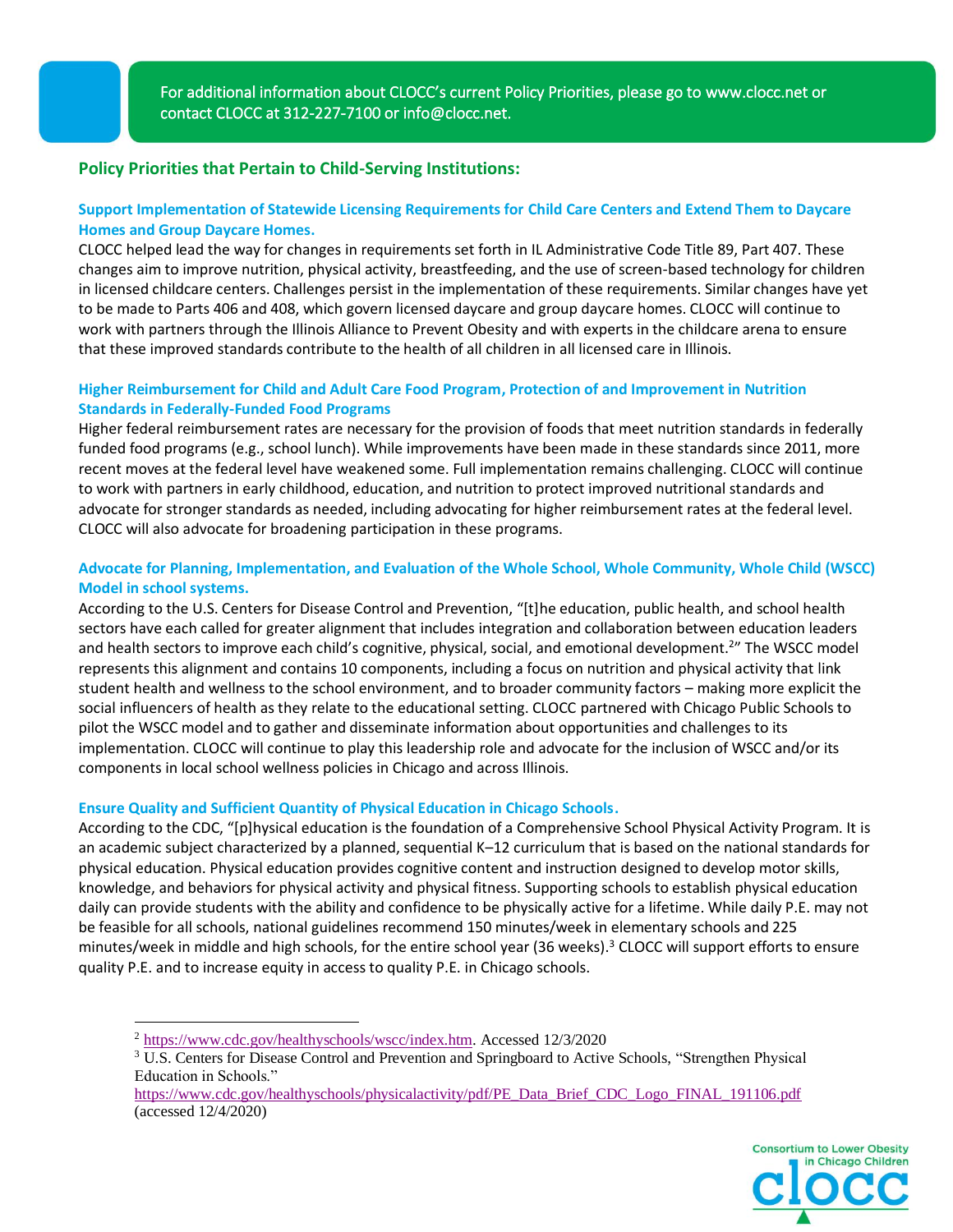ı

## **Policy Priorities that Pertain to Healthy Food Access:**

## **Support Efforts to Strengthen the Local Food System, Increase the Emphasis on Healthy Foods, and Improve Food Equity.**

From a focus on agriculture and urban farming to diverse and community-driven models for food retail to innovations in how people access food, a broad range of legislative and regulatory strategies are needed to ensure equitable access to healthy foods, especially in communities with a greater burden of or increased risk for obesity and obesity-related chronic disease. CLOCC will support and advance equitable, evidence-based and best-practice policy solutions to strengthen local and regional food systems. CLOCC will advocate for strategies at the federal level that can have a positive local impact (e.g., Farm Bill, Child Nutrition Re-Authorization, protecting SNAP) and support efforts at the state, county, and local levels that advance local healthy food production (e.g., urban agriculture, community gardens). CLOCC will also advocate for innovations in food access and distribution (e.g., regional food hubs, inclusion of food delivery in food assistance programs) including increased collaboration across agencies and sectors to improve coordination in the food system.

#### **Advocate for Strategies to Reduce Food Insecurity, Including in Federal, State, and Local COVID Fiscal Response.**

The global COVID-19 pandemic has illuminated the connections between chronic disease and infectious disease, with obesity being one of the most significant contributors to severe morbidity and mortality. The ensuing economic crisis has exacerbated food insecurity, with child hunger levels on the rise. CLOCC will advocate for an emphasis on obesityrelated resources in economic recovery and stimulus efforts in the short-term and continue to advocate for enough funding of obesity prevention over the long-term, including advocating for recovery funding for states and municipalities if portions of those funds are dedicated to obesity and chronic disease prevention and related efforts (e.g., transit and food access).

#### **Limit Marketing of Unhealthy Foods to Children.**

Food marketing of unhealthy foods to children adversely influences their eating preferences. While some corporations have taken voluntary steps to change their practices to limit this effect, evidence suggests that these steps are weak and have not resulted in desired changes in consumption patterns. More work is needed. CLOCC will work with partners to discourage the marketing of unhealthy foods and encourage marketing of healthy food to children.

## **Advocate for Local, State, and Federal Efforts to Disincentivize Consumption of Sugar-Sweetened Beverages and Increase Water Consumption.**

Sugar sweetened beverages are the number one contributor of excess calories in U.S. diets. While Cook County and the State of Illinois have yet to successfully pass an excise tax on sugar-sweetened beverages, other communities have experienced great success and raised important revenue for health and education. Taxation is just one strategy that can disincentivize consumption. CLOCC will work with partners to research the feasibility of diverse options and to support those that could have a positive impact at the local, county, state, and federal levels. CLOCC will also advocate for efforts to increase water consumption and promote water as a healthy alternative to sugar-sweetened beverages (e.g., in childcare and schools).

## **Policy Priorities that Pertain to Physical Activity:**

## **Advocate for Equity in All State, Regional, and Local Funding Mechanisms that Support Public Transit, Pedestrian and Bicycling Projects, and Active Transportation Planning and Programs.**

Transportation funding mechanisms overwhelmingly prioritize automobile travel over ped/bike/transit travel at all levels of government. Lower-income people of color disproportionately depend on walking, biking, and public transportation for essential travel. Transportation funding equity demands a higher proportion of overall transportation dollars to be dedicated to these active travel modes. Transportation equity also requires that communities with the

> **Consortium to Lower Obesity** in Chicago Children